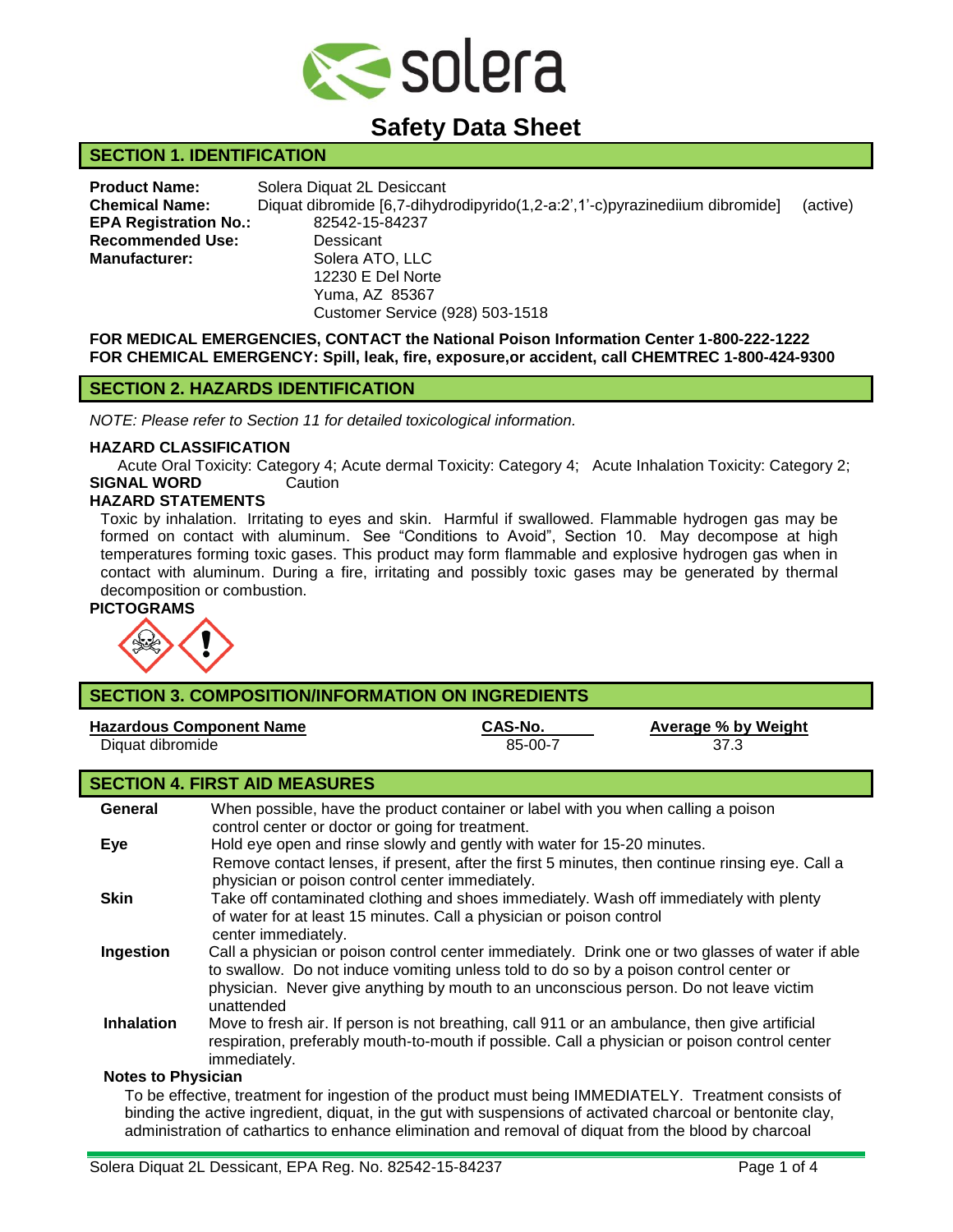hemoperfusion or continuous hemodialysis. **Medical Conditions Likely to be Aggravated by Exposure** None known.

### **SECTION 5. FIRE FIGHTING MEASURES**

### **Unusual Fire, Explosion and Reactivity Hazards**

This product may form flammable and explosive hydrogen gas when in contact with aluminum. During a fire, irritating and possibly toxic gases may be generated by thermal decomposition or combustion.

### **In Case of Fire**

Use dry chemical, foam or CO2 extinguishing media. Wear full protective clothing and self contained breathing apparatus. Evacuate nonessential personnel from the area to prevent human exposure to fire, smoke, fumes or products of combustion. Prevent use of contaminated buildings, area, and equipment until decontaminated. Water runoff can cause environmental damage. If water is used to fight fire, dike and collect runoff.

## **SECTION 6. ACCIDENTAL RELEASE MEASURES**

Control the spill at its source. Contain the spill to prevent from spreading or contaminated soil or from entering sewage and drainage systems or any body of water. Clean up spills immediately, observing precautions outlined in Section 8. Cover entire spill with absorbing material and place into compatible disposal container. Scrub area with hard water detergent (e.g. commercial products such as Tide, Joy, Spic and Span). Pick up wash liquid with additional absorbent and place into compatible disposal container. Once all material is cleaned up and placed in a disposal container, seal container and arrange for disposition

# **SECTION 7. HANDLING AND STORAGE**

This product reacts with aluminum to produce flammable hydrogen gas. Do not mix or store in containers or systems made of aluminum or having aluminum fittings.

Store the material in well-ventilated, secure area out of reach of children and domestic animals. Do not store food, beverages or tobacco products in the storage area. Prevent eating, drinking, tobacco use, and cosmetic application in areas where there is a potential for exposure to the material. Wash thoroughly with soap and water after handling.

## **SECTION 8. EXPOSURE CONTROLS / PERSONAL PROTECTION**

THE FOLLOWING RECOMMENDATIONS FOR EXPOSURE CONTROL/PERSONAL PROTECTION ARE INTENDED FOR THE MANUFACTURE, FORMULATION, PACKAGING AND USE OF THIS PRODUCT. FOR COMMERCIAL APPLICATIONS AND/OR ON-FARM APPLICATIONS CONSULT THE PRODUCT LABEL. **Eye Protection** Use splash-proof goggles if needed to prevent liquid from getting into the

| Eve Protection         | Use splash-proof goggles if heeded to prevent liquid from getting into the  |
|------------------------|-----------------------------------------------------------------------------|
|                        | eyes.                                                                       |
| Ingestion              | Prevent eating, drinking, tobacco usage and cosmetic application in areas   |
|                        | where there is a potential for exposure the material. Wash thoroughly with  |
|                        | soap and water after handling.                                              |
| <b>Skin Protection</b> | Where contact is likely, wear chemical-resistant gloves (such as barrier    |
|                        | laminate, butyl rubber, nitrile rubber, neoprene rubber, natural rubber,    |
|                        | polyvinyl chloride [PVC] or Viton), coveralls, socks and chemical-resistant |
|                        | footwear. For overhead exposure, wear chemical-resistant headgear.          |
| <b>Inhalation</b>      | A respirator is not normally required when handling this substance. Use     |
|                        | effective engineering controls to comply with occupational exposure limits. |
|                        |                                                                             |

# **SECTION 9. PHYSICAL AND CHEMICAL PROPERTIES**

| Appearance                  | Dark brown liquid                                  |
|-----------------------------|----------------------------------------------------|
| Odor                        | <b>Odorless</b>                                    |
| рH                          | $4 - 6$                                            |
| <b>Specific Gravity</b>     | 1.20g/mL at 20 °C                                  |
| <b>Melting Point</b>        | Not Applicable                                     |
| <b>Water solubility</b>     | 718,000 mg/L $@200C$ and pH 7.2 (Diquat dibromide) |
| <b>Vapor Pressure</b>       | <10(-8) mmHg@25 <sup>O</sup> C (Diquat dibromide)  |
| <b>Flash point</b>          | Not Applicable                                     |
| Flammable Limits (% in Air) | Not Applicable                                     |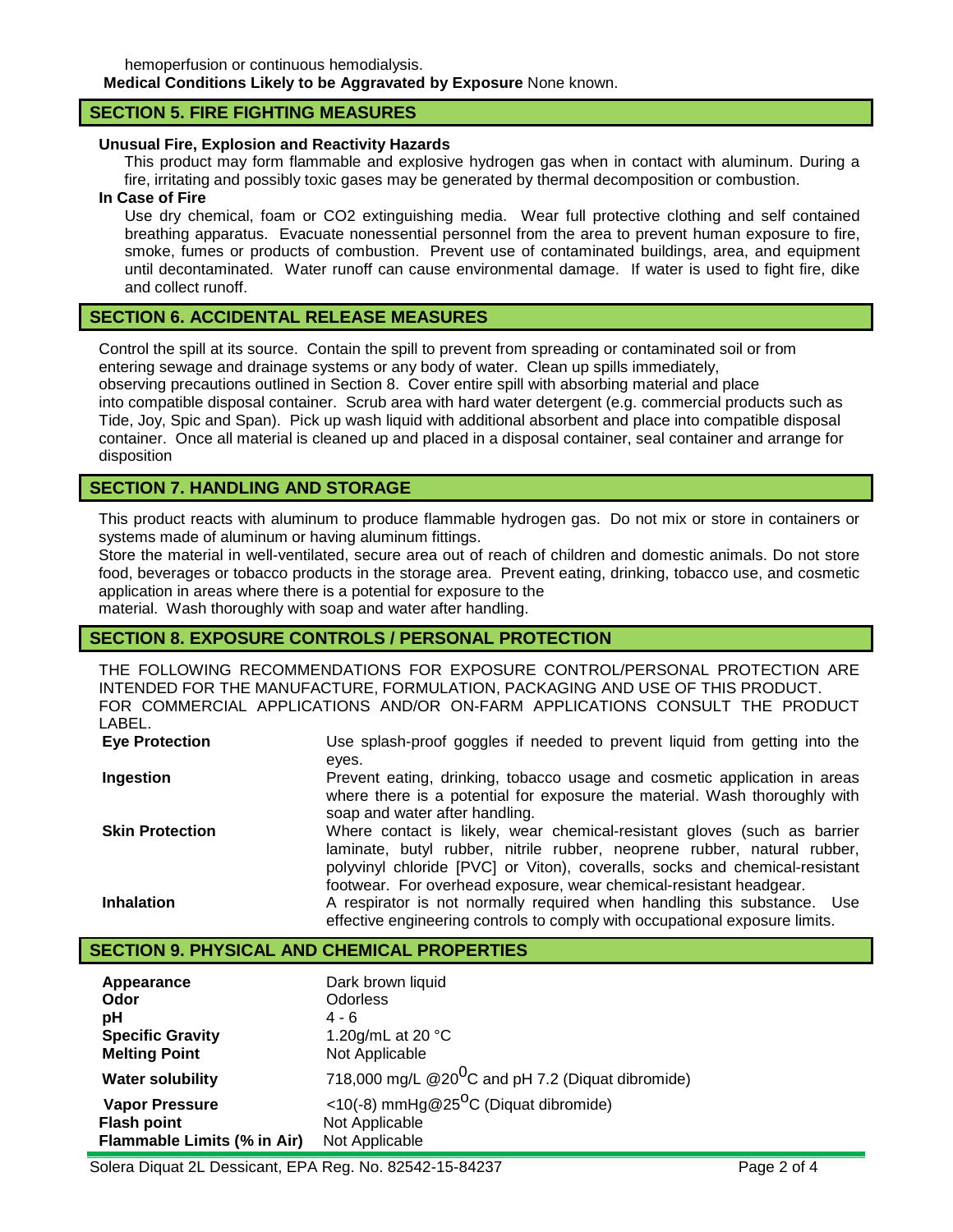# **SECTION 10. STABILITY AND REACTIVITY**

| <b>Conditions to Avoid</b>      | Concentrate should not be stored in aluminum containers. Spray solutions<br>should not be mixed, stored or applied in containers other than plastic,<br>plastic-lined steel, stainless steel or fiberglass. |  |  |
|---------------------------------|-------------------------------------------------------------------------------------------------------------------------------------------------------------------------------------------------------------|--|--|
| <b>Hazardous Polymerization</b> | Will not occur                                                                                                                                                                                              |  |  |
| <b>Chemical Stability</b>       | Stable under normal conditions.                                                                                                                                                                             |  |  |
| <b>Materials to Avoid</b>       | Strong alkalis and anionic wetting agents (e.g., alkyl and alkylaryl<br>sulfonates). Corrosive to aluminum.                                                                                                 |  |  |
| <b>Hazardous Decomposition</b>  | Flammable hydrogen gas may be formed on contact with aluminum.<br>See "Conditions to Avoid", Section 10. May decompose at hight<br>temperatures forming toxic gases.                                        |  |  |

# **SECTION 11. TOXICOLOGICAL INFORMATION**

### **Acute Toxicity/Irritation Studies (Finished Product)**

| Ingestion                                     |                               |  | Rat (Female): $LD50: = 886$ mg/kg body weight |  |
|-----------------------------------------------|-------------------------------|--|-----------------------------------------------|--|
|                                               | Slightly Toxicity             |  |                                               |  |
| <b>Dermal</b>                                 | Rat:                          |  | LD50: $>5,050$ mg/kg body weight              |  |
|                                               | <b>Practically Non-Toxic</b>  |  |                                               |  |
| <b>Inhalation</b>                             | Rat:                          |  | LC50: = $0.62$ mg/L air $-$ 4 hours           |  |
| <b>Eye Contact</b>                            | Mildly Irritating (Rabbit)    |  |                                               |  |
| <b>Skin Contact</b>                           | Slightly Irritating (Rabbit)  |  |                                               |  |
| <b>Skin Sensitization</b>                     | Not a Sensitizer (Guinea Pig) |  |                                               |  |
| <b>Reproductive and Developmental Effects</b> |                               |  |                                               |  |

# Diquat dibromide:

Mutagenicity: No evidence in in vivo assays.

Developmental Toxicity: In rabbit studies a small percentage of fetuses had minor defects at 3 and 10 mg ion/kg/d.

## **Chronic/Sub-Chronic Toxicity Studies**

Diquat dibromide:

Kidney weight decreases and cataracts seen in dogs at 12.5 mg ion/kg/d. No evidence for neurotoxic effects in rats dosed up to 400 ppm ion in the diet for 13 weeks.

# **Carcinogenicity**

Diquat dibromide:

No evidence of carcinogenicity in rat and mouse studies.

### **Other Toxicity Information**

None

#### **Toxicity of Other Components**

Not Applicable

# **Target Organs**

Active Ingredients Diquat Dibromide: Eye, kidney Inert Ingredients Not Applicable

# **SECTION 12. ECOLOGICAL INFORMATION**

## **Summary of Effects**

Diquat dibromide:

Very toxic to aquatic organisms. May cause long-term adverse effects in the aquatic environment.

#### **Eco-Acute Toxicity**

Diquat dibromide: Fish (Rainbow Trout) 96-hour LC50 14.83ppm Fish (Bluegill Sunfish) 96-hour LC50 13.9ppm Bird (Mallard Duck) LD50 Oral 60.6 mg/kg<br>Bird (Bobwhite Quail) 8-day dietary LC50 293 8-day dietary LC50 2932